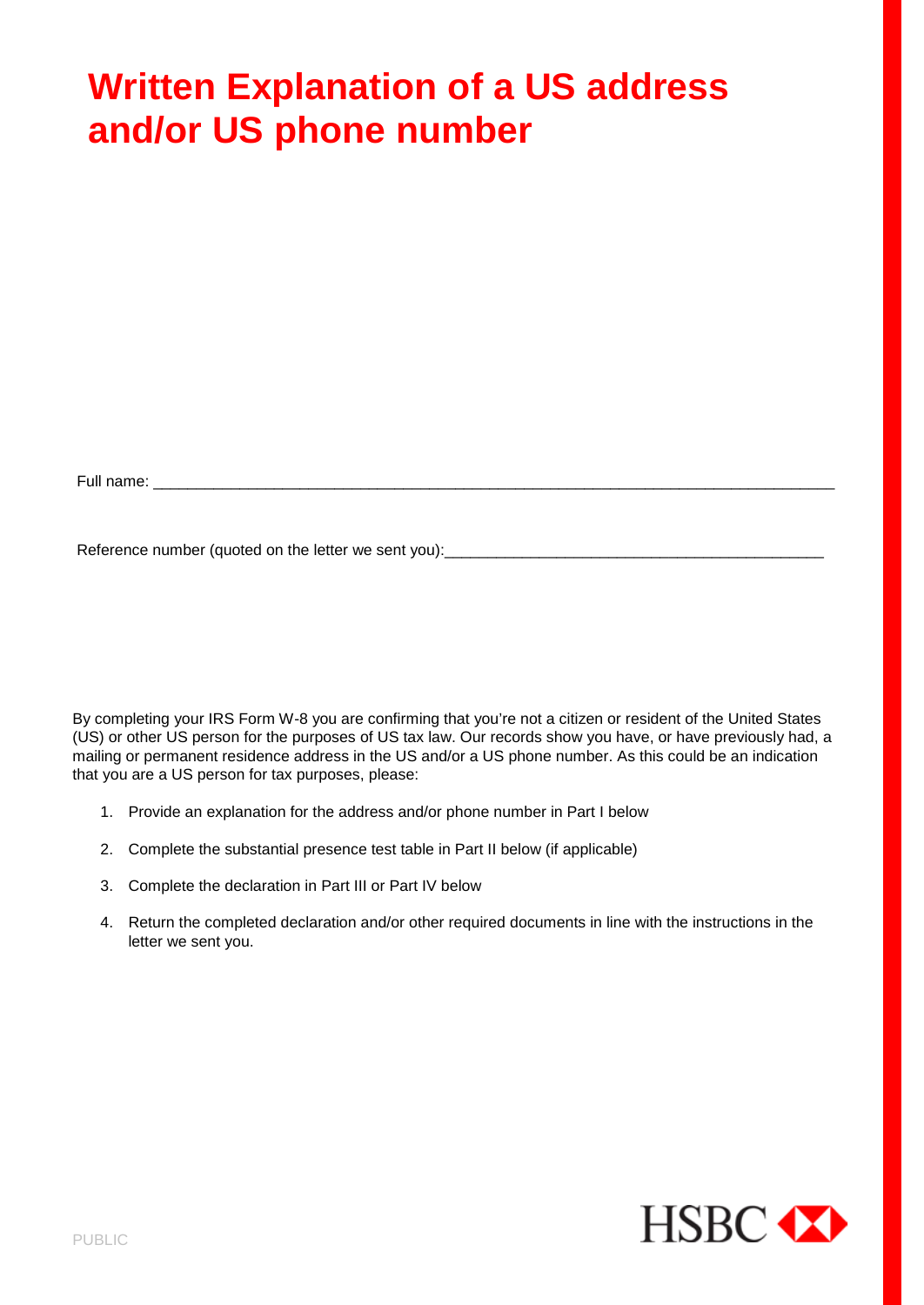# **PART I – US address / US phone number explanation (select one)**

- 1. **••** I only have a US phone number and don't have US addresses
- 2.  $\therefore$  My US address is a secondary residence (e.g. a holiday home)

\_\_\_\_\_\_\_\_\_\_\_\_\_\_\_\_\_\_\_\_\_\_\_\_\_\_\_\_\_\_\_\_\_\_\_\_\_\_\_\_\_\_\_\_\_\_\_\_\_\_\_\_\_\_\_\_\_\_\_\_\_\_\_\_\_\_\_\_\_\_\_\_\_\_\_\_\_\_\_\_ \_\_\_\_\_\_\_\_\_\_\_\_\_\_\_\_\_\_\_\_\_\_\_\_\_\_\_\_\_\_\_\_\_\_\_\_\_\_\_\_\_\_\_\_\_\_\_\_\_\_\_\_\_\_\_\_\_\_\_\_\_\_\_\_\_\_\_\_\_\_\_\_\_\_\_\_\_\_\_\_

- 3. ¨ The US address shown belongs to a financial or legal advisor
- 4. **••** Other (please explain):

### **If you selected number 1 above, please go to Part III, otherwise go to Part II.**

# **PART II – Substantial Presence Test**

When assessing your US tax status, we need to consider the number of days you spend in the US. So if you may spend or have spent significant time in the US, you may be considered a US person. As our records indicate you have/had a mailing or permanent residence in the US, we need you to confirm you've not spent significant time in the US by completing the 'Substantial Presence Test' below.

Apart from the exceptions described in Appendix 2, you're considered to be substantially present in the US if you are:

- 1. Physically present in the US for at least 31 days during the current calendar year, and
- 2. Physically present in the US for at least 183 days in the last 3 years including the current calendar year, counting:
	- a. all the days present in the US in the current year, and
	- b. 1/3 of the days present in the US in the 1st year before the current year, and
	- c. 1/6 of the days present in the US in the 2nd year before the current year.

#### **Please complete the following table based on your days of presence in the US. Instructions and an example are provided in Appendix 1.**

| Year                                   | Total days(A) | <b>Calculation(B)</b>                                                                                                                                        | Days to be<br>counted(C) |
|----------------------------------------|---------------|--------------------------------------------------------------------------------------------------------------------------------------------------------------|--------------------------|
| <b>Current year</b>                    |               | If you have spent or intend to<br>spend less than 31 total days in<br>the US in the current calendar<br>year, enter 0 in Box D below and<br>sign in Part III |                          |
| Year before the<br>current year        |               | Divide total days by 3                                                                                                                                       |                          |
| Second year before<br>the current year |               | Divide total days by 6                                                                                                                                       |                          |
| Total days (Box D)                     |               |                                                                                                                                                              |                          |

**Disclaimer: The details requested above are for information only and should not be considered as a statement of applicable law. We don't provide legal or tax advice and no parts of this form or the Appendices should be considered as advice. If you need help understanding your personal tax situation, we recommend you seek independent advice.**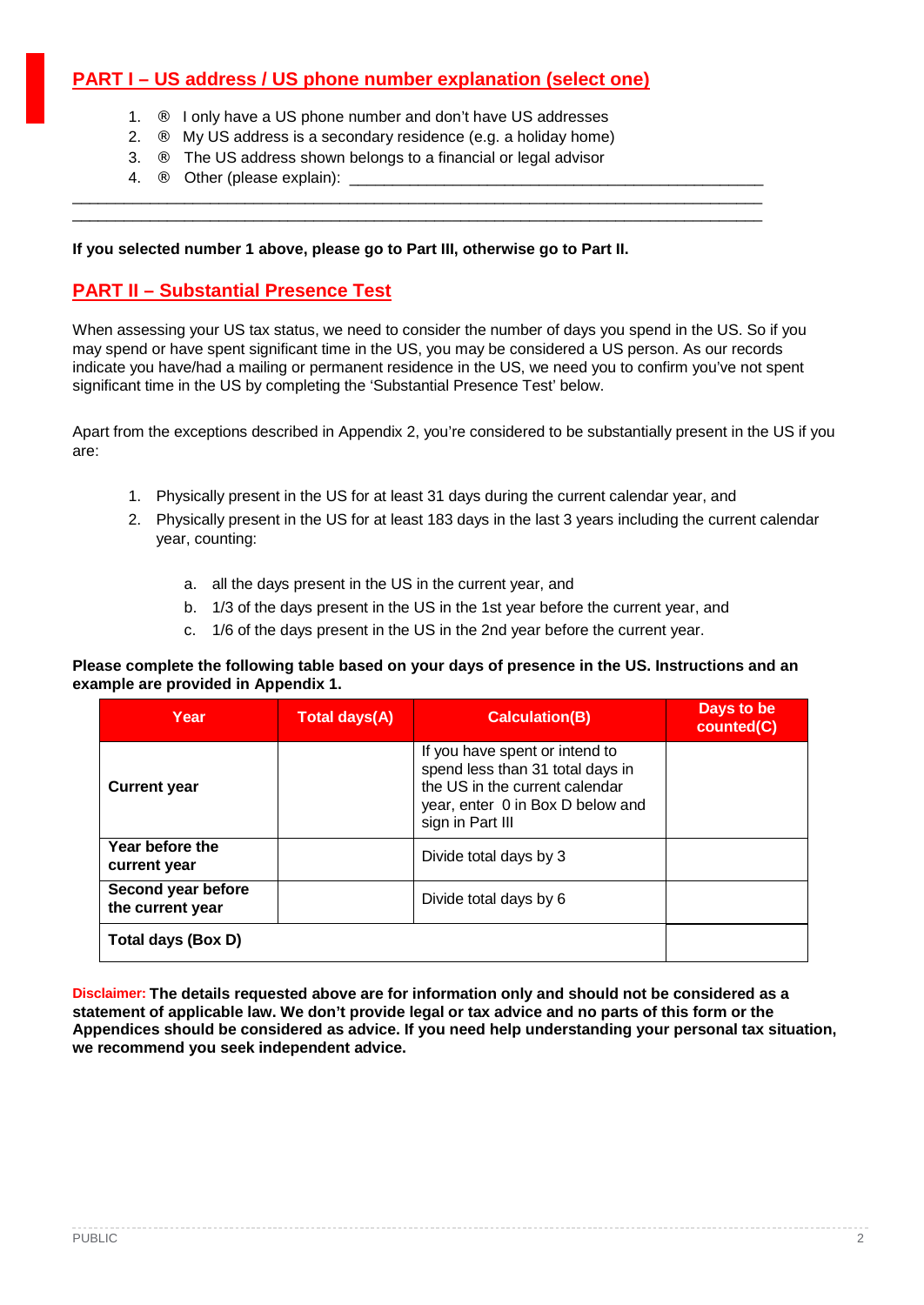### **PART III – Declaration of non-US status Complete if you ticked box 1 in Part I or if the figure in Part II box D is less than 183**

I confirm that although I have the connection(s) indicated above with the US, for the reason(s) indicated on this form I am not a US person for US tax purposes. If I am signing on behalf of the account holder/payee identified on page 1 of this form, I also confirm that I am authorised to sign for that person.

I acknowledge that I must inform you within 30 days in the event of a change in circumstance impacting my status as a non-US person for US tax purposes and I agree to provide any document(s) requested to support this. If my status changes to that of a US person, I will notify you within 30 days of that change and agree to provide you with an IRS Form W-9 and any other document(s) requested.

#### **By signing this form, I also agree that the HSBC Group has no liability relating to my tax obligations and/or any legal/tax advice provided by third parties.**

Please print name, sign and date below.

| <b>Print Name</b> | <b>Signature</b> | Date (dd/mm/yyyy) |
|-------------------|------------------|-------------------|
|                   |                  |                   |

Capacity in which acting (if form is not signed by account holder/payee)

# **PART IV - US Substantial Presence**

\_\_\_\_\_\_\_\_\_\_\_\_\_\_\_\_\_\_\_\_\_\_\_\_\_\_\_\_\_

# **Complete if the figure in Part II Box D is greater than or equal to 183**

If the figure in Part II Box D is equal to or greater than 183 days, please complete and return the following form within the timescale specified in the letter we sent you:

**§ IRS Form W-9:** Request for Tax Payer Identification Number and Certification. Download from the IRS website: www.irs.gov/Forms-&-Pubs and complete. Please ensure you select the correct form as some have very similar titles. Please hand an original completed form in at a branch.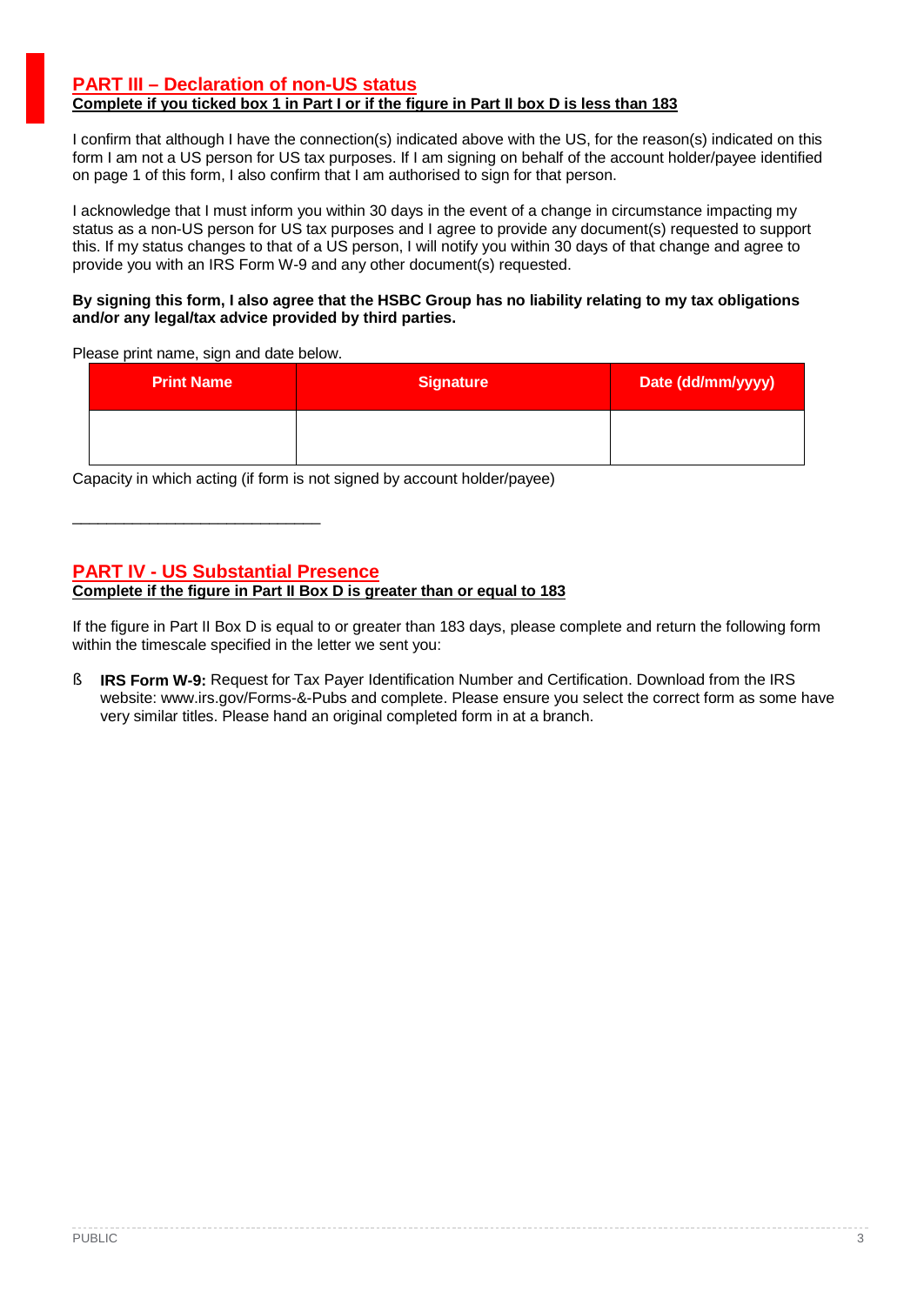# **APPENDIX 1 INSTRUCTIONS TO PART II**

- 1. Please complete the table in Part II by adding the number of days you were present in the US in each of the years and inserting the total days in column A
- 2. Apply the calculation shown in column B
- 3. Record the number of days to be counted for each year in column C
- 4. Calculate the sum of values in column C and record in the total days present box D

#### **Before completing the table, please refer to the guidance in Appendix 2 for information about the days on which you would NOT be considered present in the United States (potential excluded days).**

| Year                                   | <b>Total Days (A)</b> | <b>Calculation (B)</b>                                                                                                                                    | Days to be<br>counted (C) |
|----------------------------------------|-----------------------|-----------------------------------------------------------------------------------------------------------------------------------------------------------|---------------------------|
| <b>Current year</b>                    | A1                    | If you have spent or intend to spend less<br>than 31 total days in the US in the<br>current calendar year, enter 0 in box D<br>below and sign in Part III | $A1 = C1$                 |
| Year before the current<br>year        | А2                    | Divide total days by 3                                                                                                                                    | $A2 - 3 = C2$             |
| Second year before the<br>current year | ΑЗ                    | Divide total days by 6                                                                                                                                    | $A3 \div 6 = C3$          |
| Total days (Box D)                     |                       |                                                                                                                                                           | $D = C1 + C2 + C3$        |

# **EXAMPLE** (Substantial Presence Test calculation)

If John was physically present in the United States for 120 days in this year, 90 days in the previous year and 60 days 2 years before the current year, to determine if he meets the Substantial Presence Test, count:

- all 120 days present in the US this year ÷,
- 30 days for the year before (90 divided by 3) l,
- 10 days for the second year before the current year (60 divided by 6) J.

In this example, because the total days for the 3 year period is 160 (120 + 30 +10), John would not be considered a US resident under the Substantial Presence Test for this year.

| Year                                   | Total days<br>(A) | <b>Calculation (B)</b> | Days to be<br>counted (C) |
|----------------------------------------|-------------------|------------------------|---------------------------|
| <b>Current year</b>                    | 120               | 120/1                  | 120                       |
| Year before the current<br>year        | 90                | 90/3                   | 30                        |
| Second year before the<br>current year | 60                | 60/6                   | 10                        |
|                                        |                   | Total days (Box D)     | 160                       |